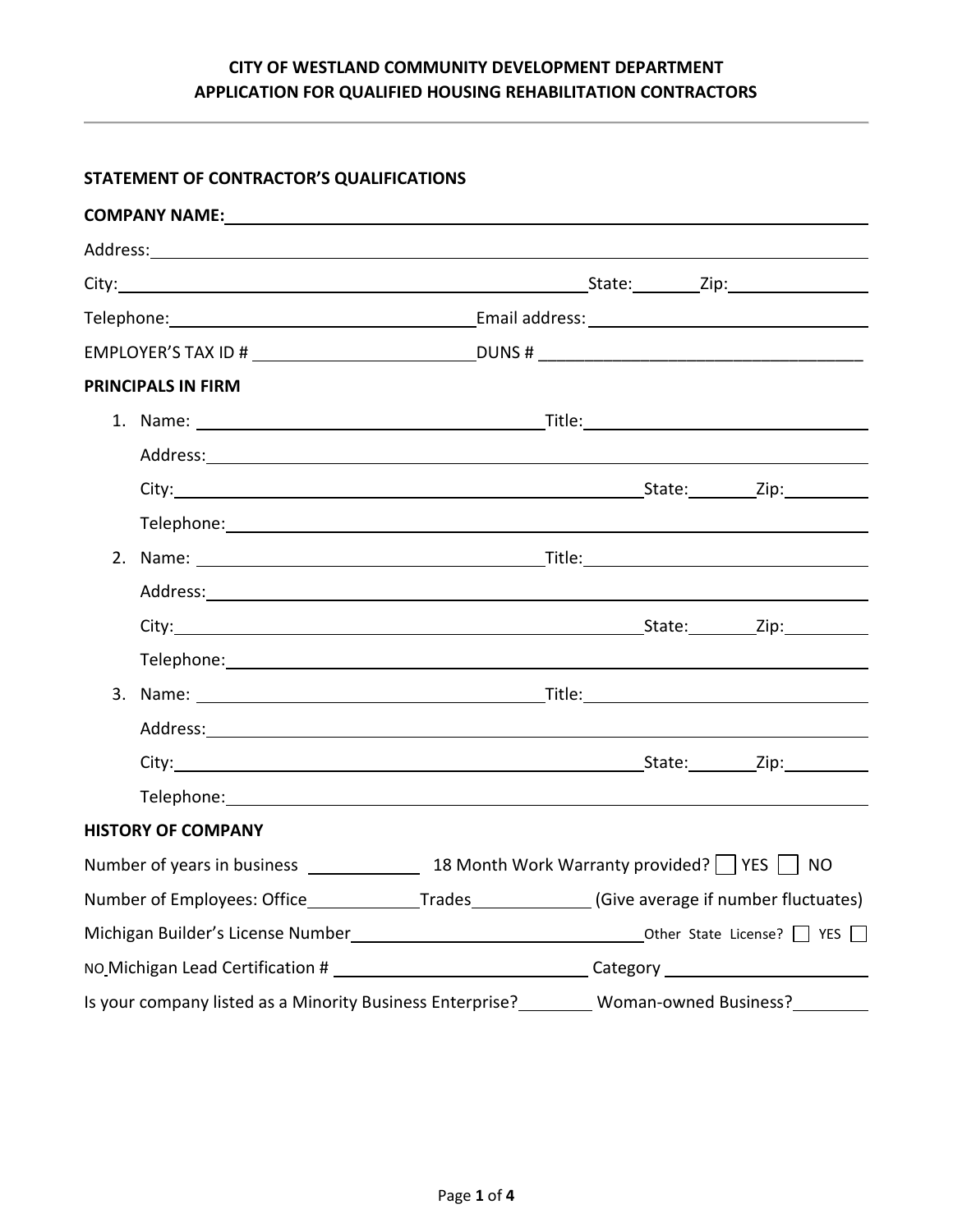| Have you ever had your Builder's or Home Improvement license revoked?                                                                                         |
|---------------------------------------------------------------------------------------------------------------------------------------------------------------|
|                                                                                                                                                               |
| Have any members of the firm been sued in the last 18 months by subcontractors, suppliers or<br>customers?<br>$\Box$ YES $\Box$ NO If so, give details $\Box$ |
| Have you ever been debarred from a federal job?                                                                                                               |
| $ $ $ $ YES $ $ $ $ NO If so, give details $\frac{1}{2}$                                                                                                      |
| Have you been reinstated?                                                                                                                                     |
|                                                                                                                                                               |
| Area(s) of Expertise Check all that apply                                                                                                                     |

| <b>General Carpentry</b> | Lead Abatement              | Window/Door Replacement       |
|--------------------------|-----------------------------|-------------------------------|
| Roofing                  | Asbestos Removal            | Chimney Repair                |
| Heating & Cooling        | Attic & Sidewall Insulation | <b>Environmental Services</b> |
| Plumbing                 | Siding                      | Other (list):                 |
| Electrical               | Masonry                     |                               |

### **Types and Limits of Insurance Coverage**

The firm shall, at its own cost and expense, procure and maintain during the entire performance of any contract with the City of Westland the following types and Limits of Insurance Coverage, which may be subject to change. Each policy shall be for the benefit of the City of Westland with the City of Westland named as an additional insured. (Attach copies of Certificate of Insurance)

| Type of Insurance                                                            | Limits                                                                                                                           |
|------------------------------------------------------------------------------|----------------------------------------------------------------------------------------------------------------------------------|
| 1. Workers 'Compensation                                                     | \$500,000 each accident, \$500,000 disease policy limit and<br>\$500,000 disease each employee regardless of state<br>exclusions |
| 2. Commercial General Liability<br>(Including Contractual Liability)         | \$1,000,000 per occurrence<br>\$2,000,000 general aggregate                                                                      |
| 3. Automobile Liability<br>(covering vehicles owned, non-owned<br>or leased) | \$1,000,000 each accident                                                                                                        |
| 4. Excess or Umbrella Liability Insurance                                    | \$1,000,000 over primary insurance may be necessary                                                                              |

#### **Banking Information**

| Name:    |        |      |
|----------|--------|------|
| Address: |        |      |
| City:    | State: | Zip: |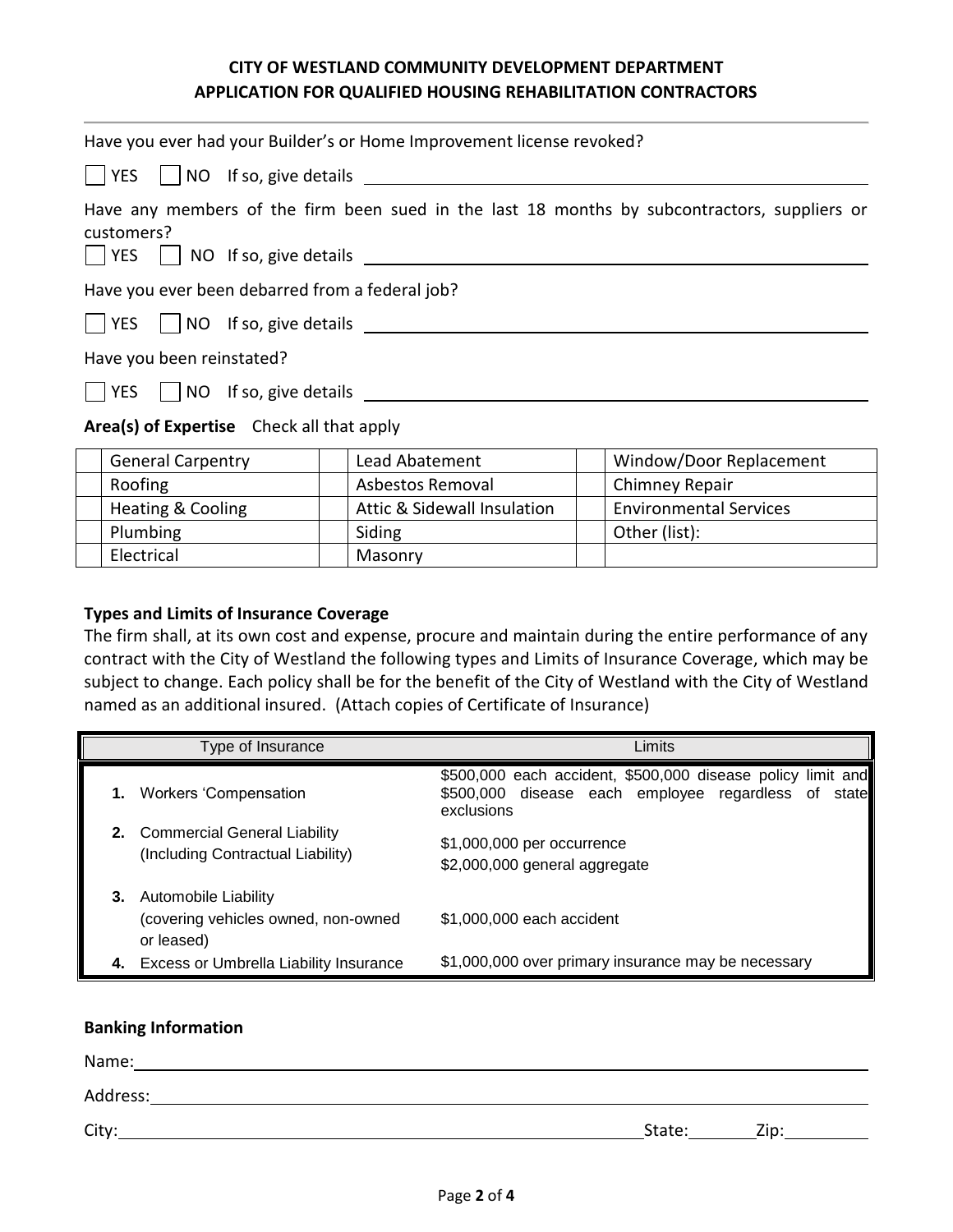|                   | <b>Subcontractors:</b>                                                        |        |        |
|-------------------|-------------------------------------------------------------------------------|--------|--------|
|                   |                                                                               |        |        |
|                   |                                                                               |        |        |
|                   |                                                                               |        |        |
|                   |                                                                               |        |        |
|                   |                                                                               |        |        |
|                   |                                                                               |        |        |
|                   |                                                                               |        |        |
|                   |                                                                               |        |        |
|                   |                                                                               |        |        |
|                   |                                                                               |        |        |
|                   |                                                                               |        |        |
|                   |                                                                               |        |        |
| <b>Suppliers:</b> |                                                                               |        |        |
|                   |                                                                               |        |        |
|                   |                                                                               |        |        |
|                   |                                                                               |        |        |
|                   |                                                                               |        |        |
|                   |                                                                               |        |        |
|                   |                                                                               |        |        |
|                   | City:                                                                         | State: | _Zip:_ |
|                   |                                                                               |        |        |
|                   |                                                                               |        |        |
|                   |                                                                               |        |        |
|                   |                                                                               |        |        |
|                   |                                                                               |        |        |
|                   | List two Residential Rehabilitation jobs performed during the past two years: |        |        |
|                   |                                                                               |        |        |
|                   |                                                                               |        |        |
|                   |                                                                               |        |        |